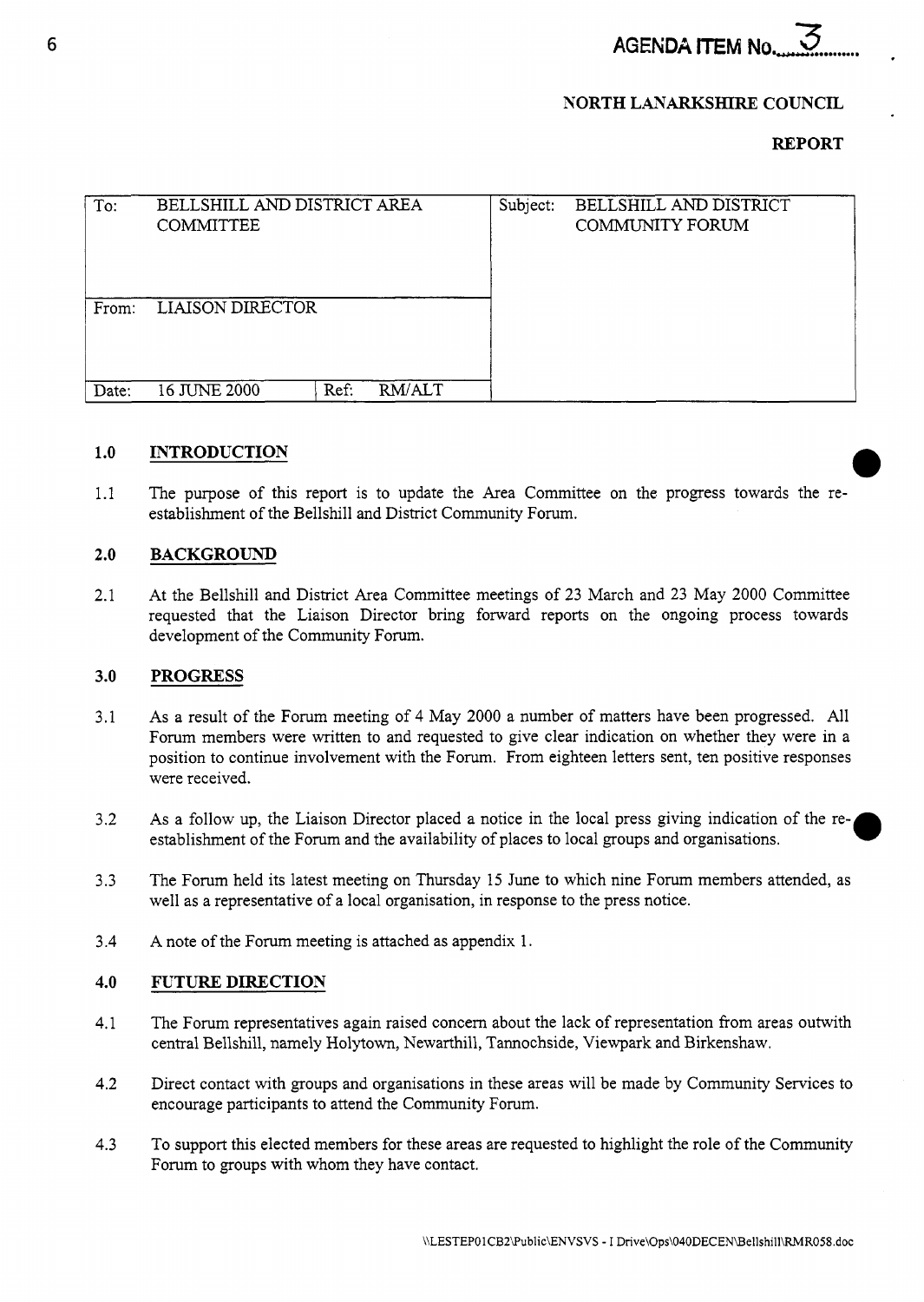# **5.0 FORUMROLE**

- 5.1 Agreement was reached at the meeting on the remit of the Forum and its role in raising issues and matters of interest with both the Area Team and Area Committee.
- 5.2 It is anticipated that, as was practice previously, notes of Forum meetings and Area Committee minutes would be exchanged. Forum members will attend Area Committee meetings on a regular basis and, it was suggested that the Forum should have a standing item on the agenda of Area Committee meetings.
- *5.3* Forum members have arranged a further meeting for Thursday 13 July at which matters relating to Forum membership, the draft constitution, future issues, for consideration by the Forum and office bearer roles will all be considered.
- 5.4 As a result of this meeting it is intended to present a note and a report to the next meeting of the Area Committee.

# **6.0 RECOMMENDATIONS**

- 6.1 It is recommended that Committee
	- a) notify groups and organisations within the areas highlighted in para 4.1 of this report of the availability of places on the Community Forum;
	- b) consider the content of the attached note of the Community Forum meeting and comment as appropriate;
	- c) approve a standing item on the agenda of the Area Committee;
	- d) request that the Liaison Director produce a report on the ongoing development of the Community Forum to a future Area Committee; and
	- e) otherwise note the content of this report.

Liaison Director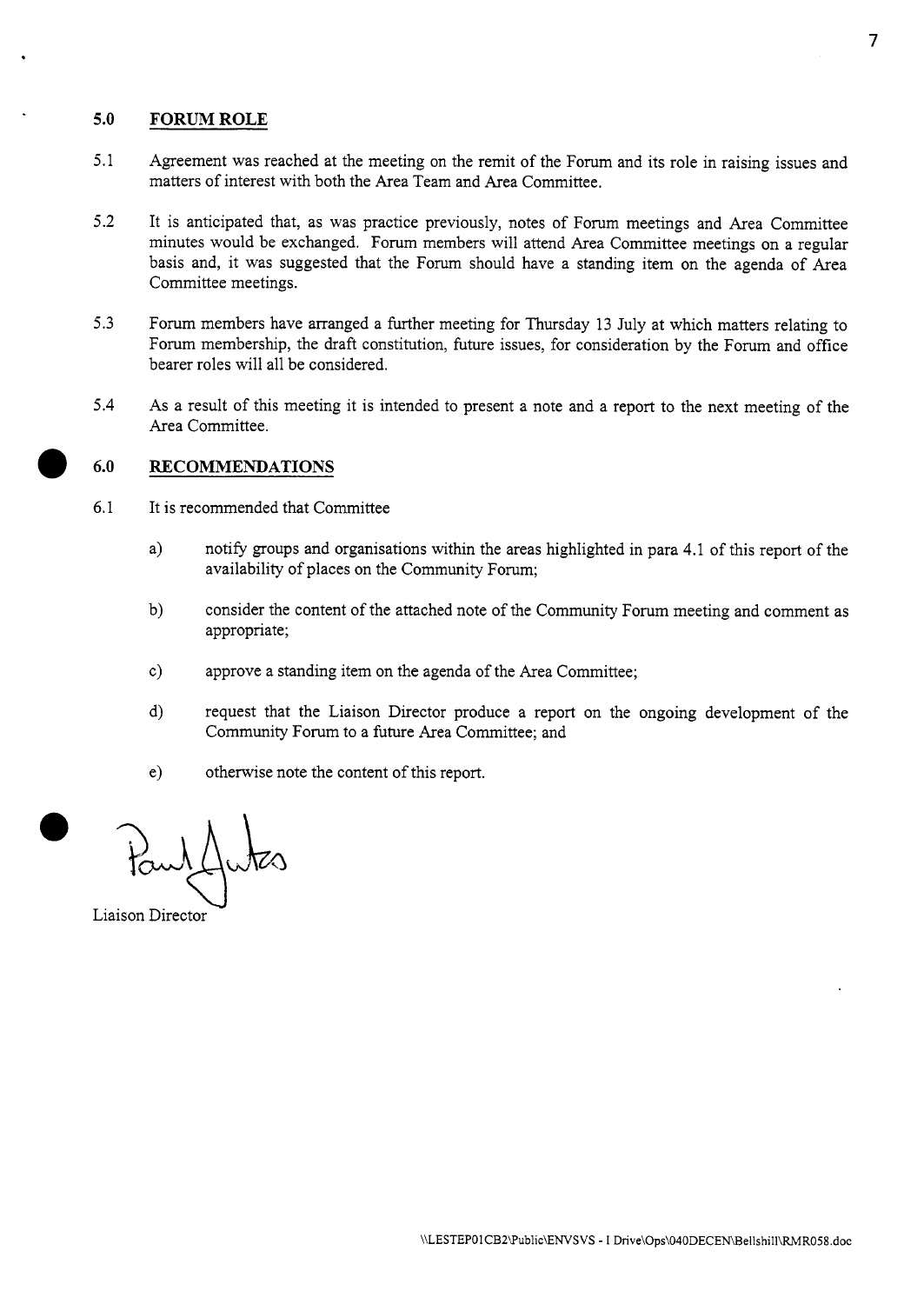

Note of meeting of Bellshill Community Forum on Thursday 15 June 2000 at Bellshill Academy.

In attendance: T Leggate, J Gilmour, J Gardiner, G Williams, W Foy, S Toyer, C Wotherspoon, M MacDonald, M Walker, R McHarg, A Law.

## **Introduction**

Robert thanked everyone for their attendance and outlined progress since the meeting of 4 May 2000.

**As** instructed at the last meeting Robert had written to all on the Forum mailing list to request further information on whether members were in a position to continue involvement. Ten positive responses from eighteen letters sent had been received.

As **a** follow up to this the Department of Community Services placed a notice in the local newspaper indicating the availability of places at the Forum. This had resulted in the attendance of Mr Wotherspoon from Dual Tenants Association at the meeting.

## **Issues to be Clarified**

The group agreed that there were two issues which require action before the Forum was in a position to progress, these were

- 1) Representation from areas beyond Bellshill i.e. Holytown, Newarthill, Viewpark, Tannochside.
- 2) Clarify on the role of the Community Forum and its relationship with the Area Committee.

The group expressed the view that unless the areas highlighted were represented there was a danger of only the central Bellshill area being represented and discussion being skewed. It was agreed that (a) Robert would make direct contact with groups and organisations in these areas to encourage representation and (b) as part of the report to the Bellshill and District Area Committee, elected members would be requested to encourage groups in these areas to participate.

The Group agreed that notes of meetings and agenda items should continue to be shared between the Forum and Area Committee.

## **Future Role**

The suggestion was made that the Forum needs to have a number of issues of substance to 'get it's teeth into'.

Tom Leggate suggested that planning issues could be considered by the Forum, it was not felt that this would undermine the role of Community Councils.

Gary Williams highlighted an issue relating to the demolition and redevelopment of the Mossend Shopping area. It was suggested that the plans and proposals of this should be